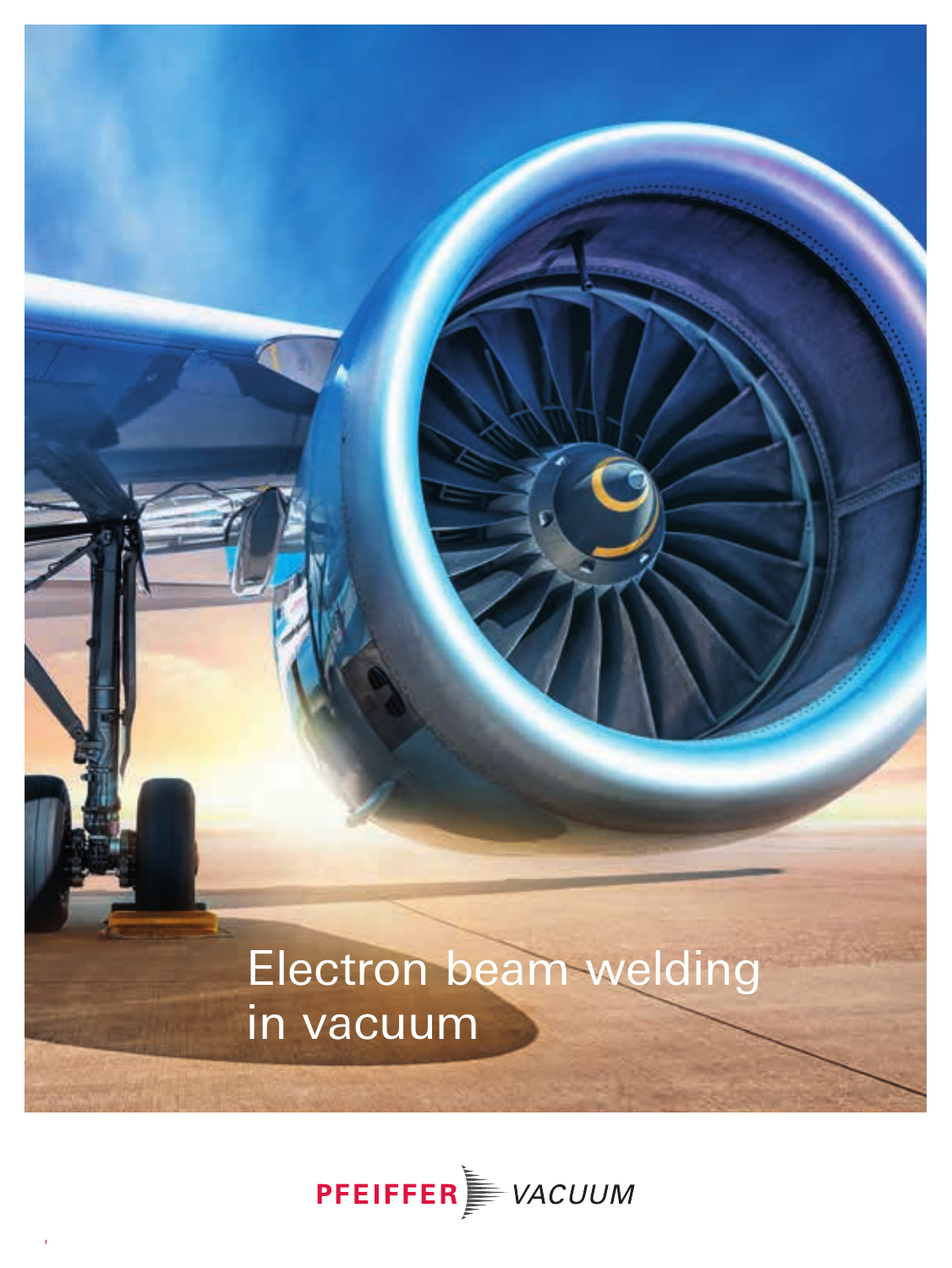

# **Keeping air out during welding**

Welding connects - the manufacturing of countless components is inconceivable without this joining process. While the history of welding dates back to the Bronze and Iron Ages, today highly specialized procedures are in use that offer certain benefits depending on the application. Electron beam welding has particularly outstanding properties: It can be used for joining the smallest components as well as for large parts. Vacuum solutions are indispensable for the application.

In electron beam welding, a beam of strongly accelerated electrons is focused on a workpiece via adjustable magnetic fields. On the surface of the workpiece, the electrons release energy precisely at the point of impact, where they heat, melt and vaporize material. The beam generation in the electron beam gun and the actual welding process in the welding chamber take place almost exclusively under vacuum at pressures in the high vacuum range ( $10^{-3}$  to  $10^{-6}$  hectopascals). This is intended to prevent the electrons from being scattered by air molecules and to enable trouble-free and loss-free beam focusing on the workpiece.

#### **Effective and precise**

If you are not familiar with the technology, the first thing you have in mind is a welder with an arc conductor and a heavy protective mask who applies the filler metal to the material while sparks are flashing. So why should the process take

place in a vacuum? The electron beam process has several benefits. On the one hand, much higher velocities of up to one centimeter per second can be achieved. Also, the possible welding depth is greater, it can reach 30 centimeters. Since the process is not manually controlled, electrical adjustment of the beam parameters ensures very precise real-time control, ensuring first class components. Due to the high reproducibility of the welding results, the procedure is predestined for series production.

Electron beam welding also has a positive effect on the choice of component materials. This is due to the fact that the procedure achieves a very high local energy density on the one hand, but on the other hand there is only minimal heat input into the material surrounding the welding seam. In this way, combinations of a variety of different materials can be processed that could hardly be combined in any other way. Low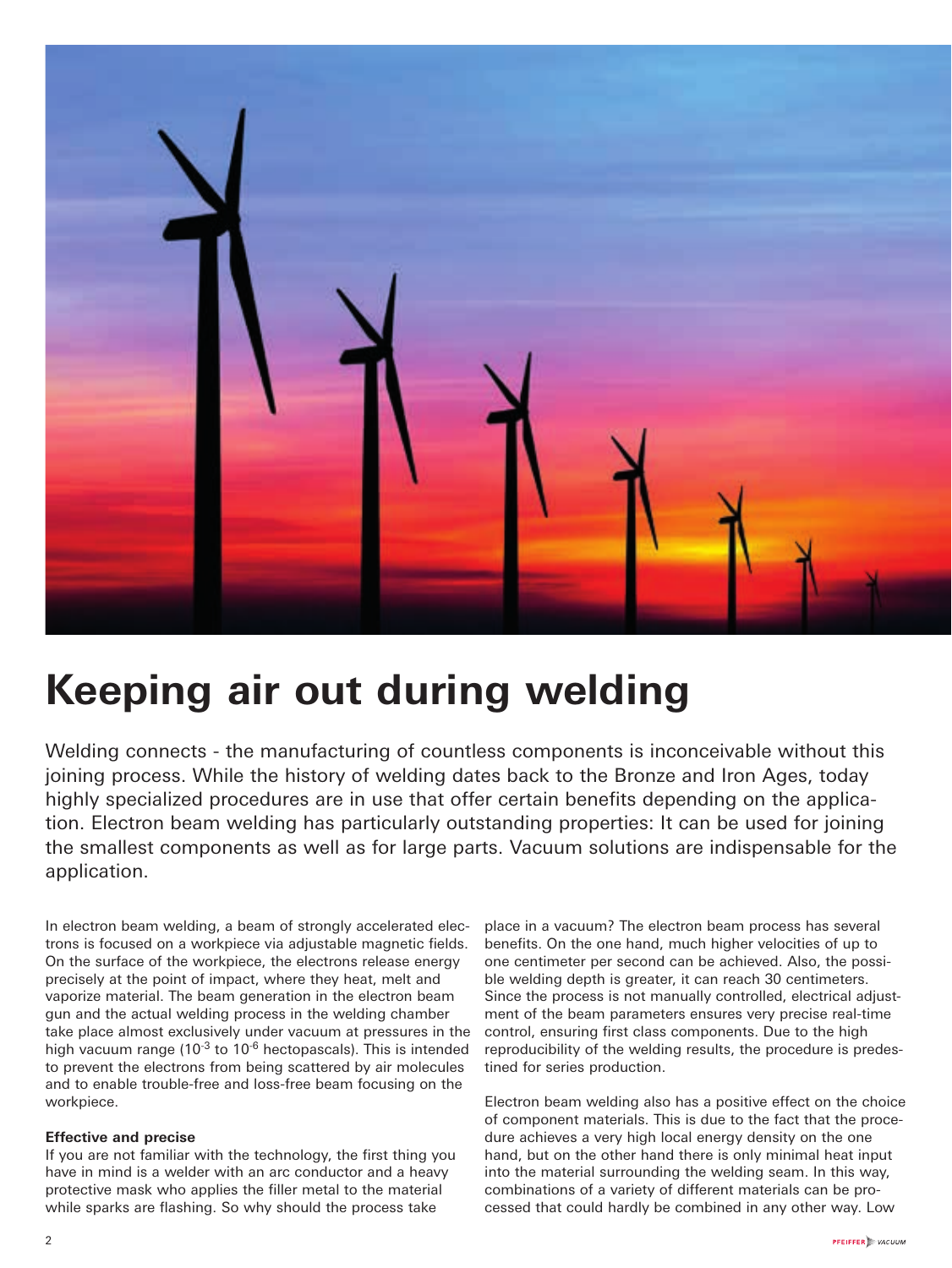

heat also means low deformation. Since the surrounding material is protected during electron beam welding, metals with high thermal conductivity can also be welded. And finally, a vacuum also prevents unwanted oxidation of the welded workpieces, which can otherwise rapidly lead to problems during processing.

#### **Why vacuum?**

It is therefore not surprising that electron beam welding is always used when high precision and quality are not the only requirements. Companies in the automotive supplier industry, electrical engineering, medical technology and precision mechanics in particular make use of this procedure. In addition, there are sophisticated special designs, which are in demand in particularly

specialized areas such as the aerospace industry and the energy and nuclear industries. Depending on the installation location of the operating site, electron beam welding systems can be specifically designed for one application or, as a universal machine, cover a wide range of applications and customers.

Electron beam welding must take place in a vacuum so that the electron beam is not scattered by residual gas molecules. This increases efficiency because virtually all the energy is applied to the workpiece. Creating and maintaining a secure vacuum is therefore crucial for the entire process. On the one hand, vacuum pumps have to maintain a permanent background pressure in the high vacuum range at the electron

**Electron beam welding must take place in a vacuum so that the electron beam is not scattered by residual gas molecules.** beam generator after the pumpdown process. The requirements for the pump configuration at the welding chamber are considerably more demanding. This can vary in size - depending on the workpiece - between a few liters and several hundred cubic meters. For all these chamber sizes, it is essential to achieve very rapid pumpdown times to a defined operating

pressure, which is usually located in the upper high-vacuum range. Finally, the aim is to achieve the shortest possible cycle times so that the welding process does not become the bottleneck of the entire production process.

One of the most important criteria for the selection of the vacuum pumps at the welding chamber is therefore a very high pumping speed in the entire relevant pressure range from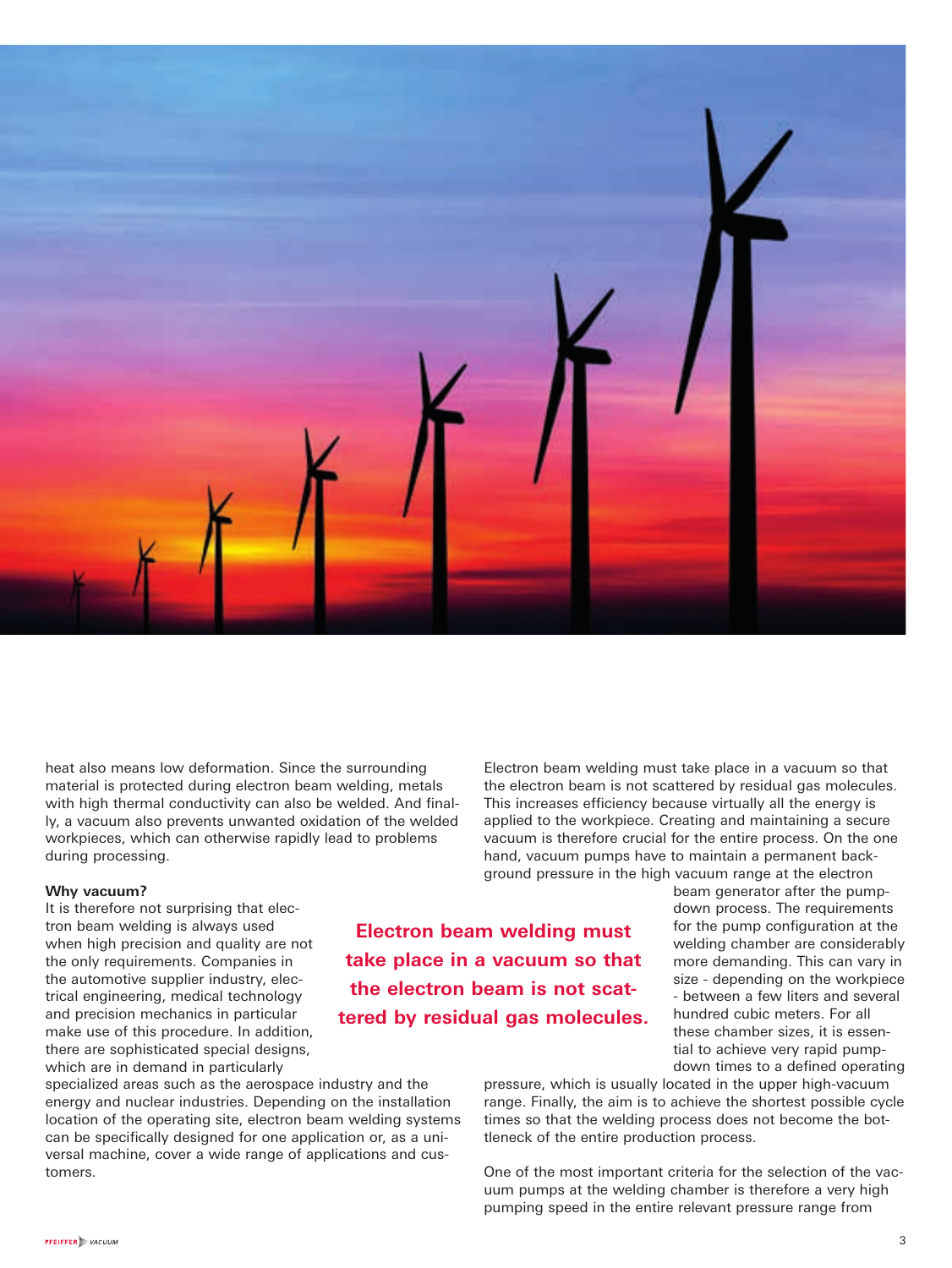

HiPace turbomolecular pump at the electron beam generator (courtesy of Steigerwald Strahltechnik)

atmospheric to operating pressure. In order to minimize downtimes, long maintenance intervals combined with high reliability are of the utmost importance for all pumps used.

#### **Support for design**

As a provider of highly specialized systems and solutions for a wide variety of vacuum applications, Pfeiffer Vacuum offers a comprehensive portfolio for electron beam welding. It includes high and medium vacuum pumps for evacuating the welding chamber and the electron beam generator, pressure gauges for atmospheric to high vacuum pressure, valves and flange components for connecting the vacuum components and leak detectors for locating leakages. In addition to com-

ponents and systems, the specialist also offers support in the design of the complete vacuum system of an electron beam welding system to provide comprehensive support for users. This includes the dimensioning of all medium and high vacuum pumps including recommendations for any additional compo-

**To provide users with comprehensive support, Pfeiffer Vacuum offers support with designing the complete vacuum system of an electron beam welding system.**

nents required. The individual pump characteristics, losses due to piping, leakages and desorption effects of the inner chamber surfaces are taken into account in the design. Here the supplier relies on modern and specially developed calculation programs.

#### **The right combination**

Combinations of medium and high vacuum pumps are used to evacuate the welding chamber. The task of the medium vacuum pumps is to achieve a suitable fore-vacuum pressure in the welding chamber for switching on the high vacuum pumps. This is usually between  $10^{-1}$  to  $10^{-2}$  hectopascals. With the CombiLine series of Roots pumping stations, Pfeiffer Vacuum offers a complete standard series of Roots pumping stations that covers a wide range of achievable pumping speeds and ultimate pressures. For particularly demanding requirements, customer-specific pumping stations are designed, constructed and manufactured.

If the required fore-vacuum pressure is available, high-vacuum pumps are used. They generate and maintain the operating pressure required for welding, which is usually in the range between 10<sup>-3</sup> and 10<sup>-6</sup> hectopascals. Turbopumps from Pfeiffer

Vacuum cover a pumping speed range from 10 to 3,050 liters per second (for nitrogen). The pumps are designed for high efficiency and flexibility; proven bearing systems offer the greatest possible reliability.

#### Turbomolecular pumps

are the means of choice to generate and maintain the high vacuum at the electron beam generator. The initial evacuation is usually not subject to any time pressure. For the sake of maximum efficiency, medium-size pumps are usually used, such as the HiPace 300 or HiPace 700 from Pfeiffer Vacuum with a DN 100 or DN 160 intake flange. Individual rotary vane pumps or small dry backing pumps such as multi-stage Roots pumps are used as backing pumps when a hydrocarbon-free vacuum is required.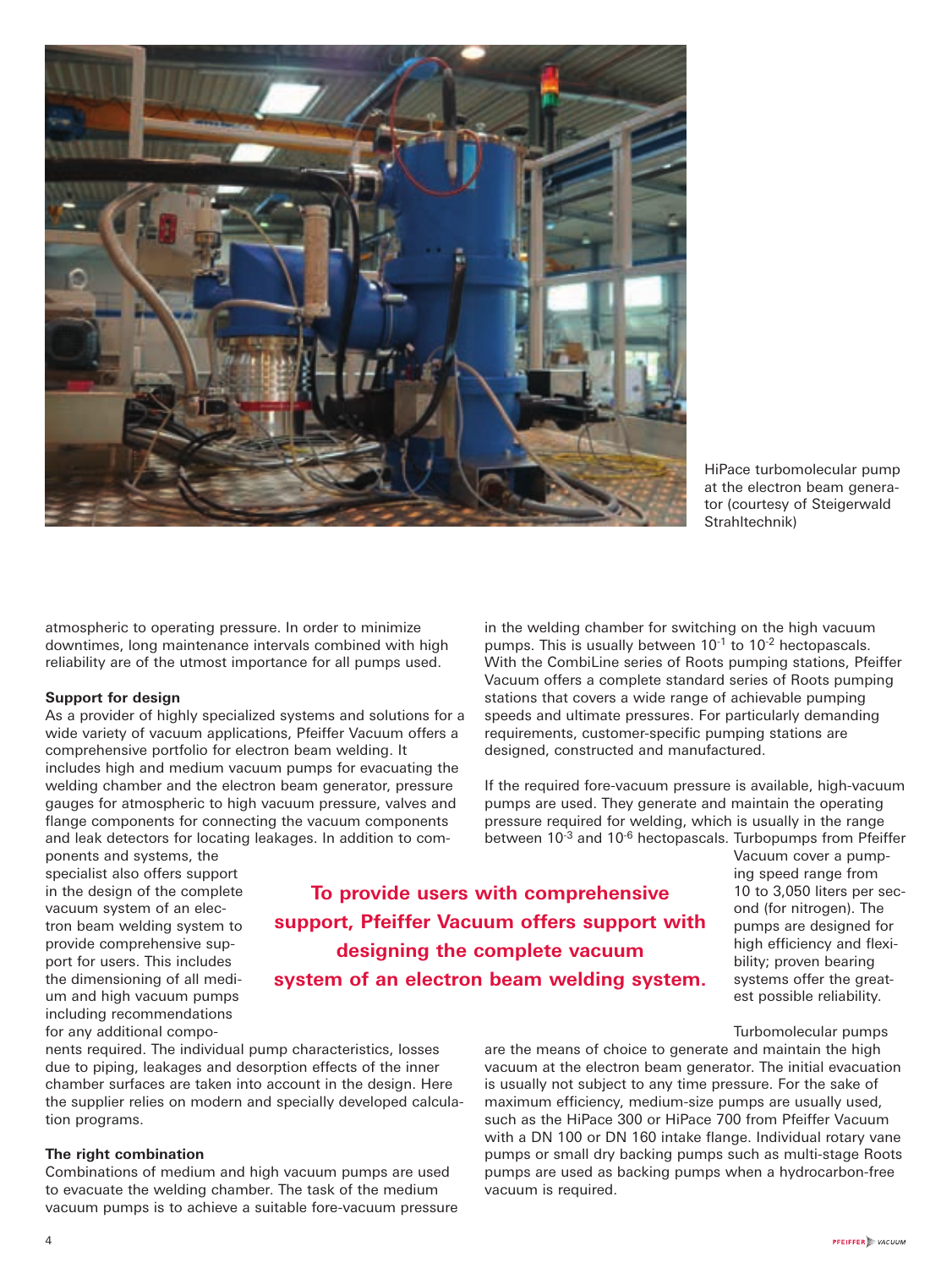#### **Measure and locate safely**

For pressure measurement at the welding chamber and at the electron beam generator, combination vacuum gauges of type PKR (Pirani/cold cathode transmitter) have proven themselves in practice. Pfeiffer Vacuum offers the robust and reliable ActiveLine series. Compact Pirani transmitters - such as the Pfeiffer Vacuum TPR, also from the Active Line - are usually used to measure the fore-vacuum pressure of the high-vacuum pumps used.

For the correct operating pressure in electron beam welding, however, the tightness of the system is also decisive. For this purpose, an integral leak test is carried out, typically using the pressure rise method. In doing so, the system is evacuated to a defined pressure value. After that, all valves are closed. The pressure rise as a function of time then yields the integral leakage rate. Since internal leakages and desorption of surfaces can also cause a pressure rise and falsify the result, the chamber must be empty, clean and dry.

If the leakage rate exceeds the desired threshold value, the leakage must be located and repaired. Due to their high detection sensitivity, short testing time and easy operation, helium leak detectors are in high demand. The procedure is very simple: The system is evacuated, then helium is sprayed from the outside using a spray gun onto sealing points, weld seams and other potential leakage points. If there is a leak, the gas flows into the evacuated vacuum chamber and is sucked in and detected by the leak detector. With the ASM340, Pfeiffer Vacuum offers a powerful and universally applicable leak detector. The ASM 310 is also available as a portable version for mobile use.

#### **Everything from a single source**

Electron beam welding can help manufacturers in many industries to achieve greater efficiency in production, higher product quality and more rapid cycles. Although it is a marketable, established procedure in practice, there are special requirements that must be taken into account to ensure a secure, stable process. Users should therefore not only pay attention to first class machinery and plant with long service lives and low maintenance, but should also choose a specialized partner as their supplier who knows the specific requirements in production and offers tailor-made solutions that offer the highest degree of reliability. As an innovative company with a long tradition and over 100 years of experience in the design and construction of vacuum solutions, Pfeiffer Vacuum offers the necessary expertise to help users in all industries achieve success.

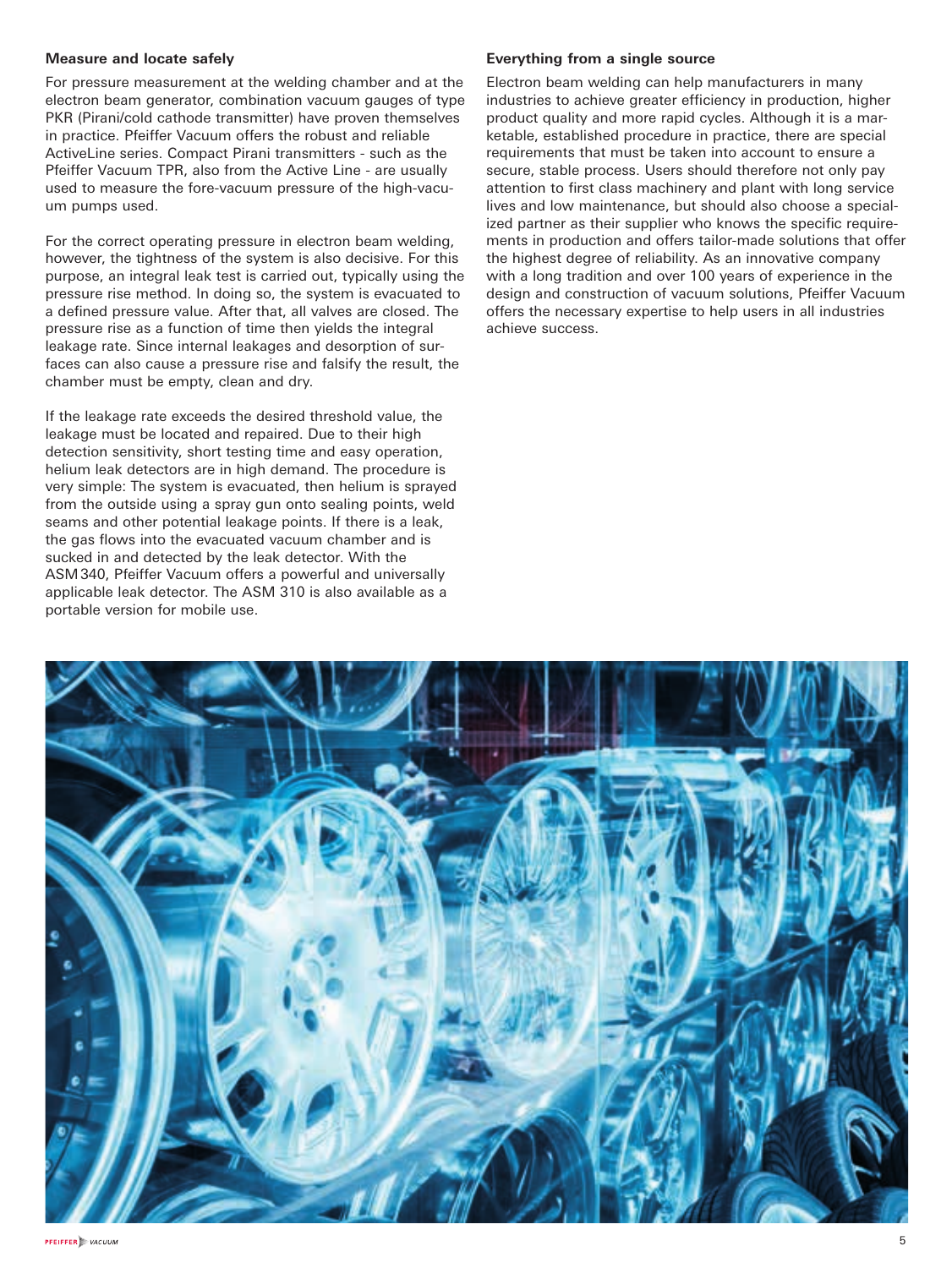# **Pfeiffer Vacuum products and their benefits at a glance**

# **Evacuation**

### **HiPace turbopumps**

- High pumping speeds
- High compression for light gases
- Variants for high external magnetic fields
- External electronic drive units up to 100 m from the pump
- Maintenance possible on site





#### **Rotary vane pumps**

- External electronic drive unit
- No wear, thanks to frictionless operation
- No reflux of hydrocarbons
- Generates a very clean vacuum
- Non-contact pump module
- Particle-free vacuum
- Fluorine-free version available

## **HiLobe Roots pumps**

- Pumping speed range, depending on version, from  $520 - 2,100$  m<sup>3</sup>/h due to variable speed control
- Extremely short pump-down times due to superior, next generation drive concept
- Intelligent interface technology allows process adjustment and condition monitoring (Industry 4.0)
- Reduced installation costs due to flexible mounting orientation





#### **Roots pumping stations**

- Pumping speeds of 250 to 25,000 m<sup>3</sup>/h
- Modular concept with
	- DuoLine (WD series),
	- HeptaLine (WH series) and
	- HenaLine (WU series)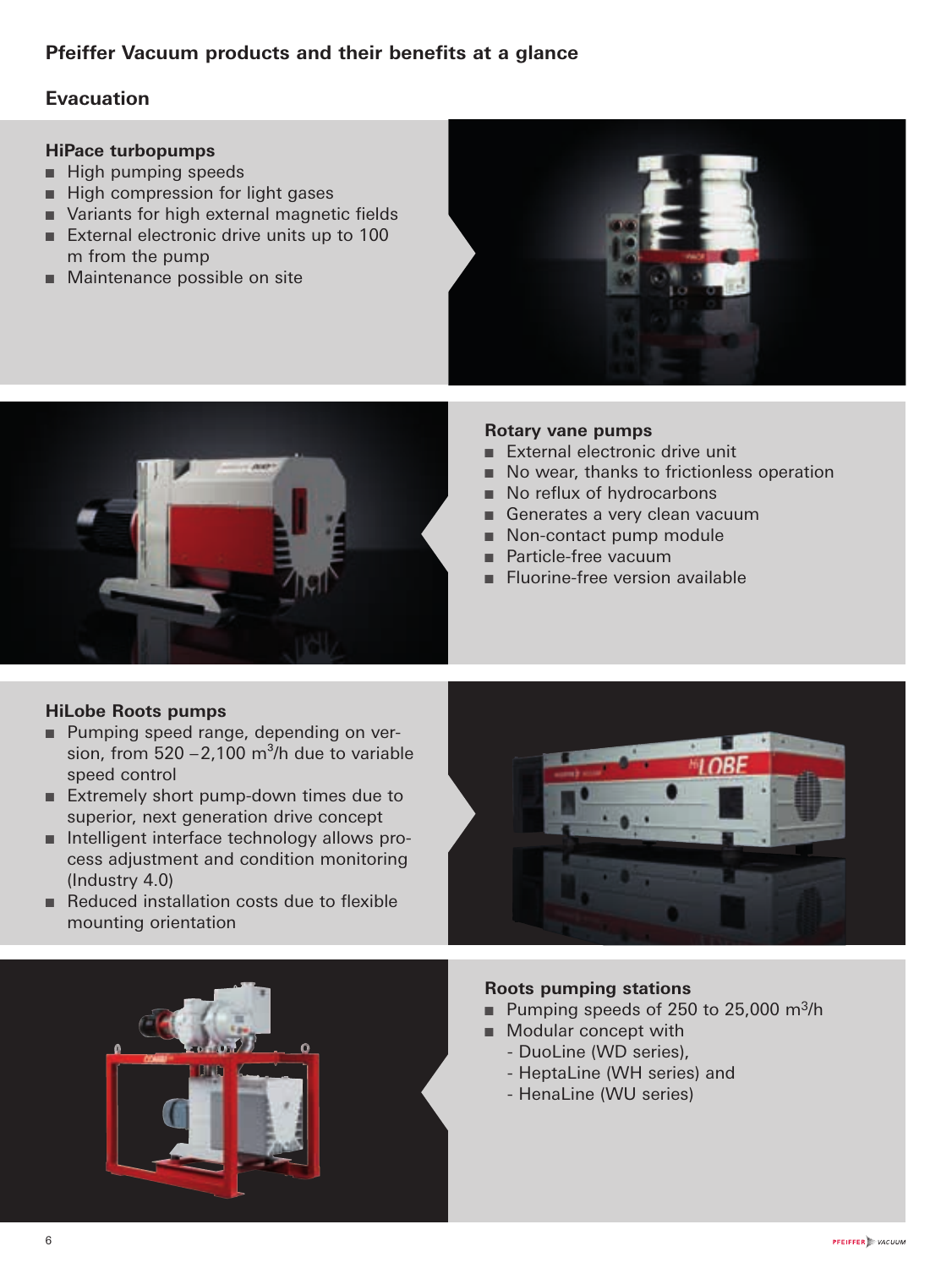## **Vacuum measurement**

#### **Vacuum gauges**

- Magnetic shielding up to 70 mT (ModulLine)
- Cable length up to 500 meters
- Profibus connection



## **Leak detection**



#### **Leak detector ASM 310**

- Lowest detection rates up to 1·10-13 Pa m3/s
- Easy to use
- Dry backing pumps up to 40 m<sup>3</sup>/h are possible

# **Leak detector ASM 340**

- Lowest detection rates up to 1.10<sup>-13</sup> Pa m<sup>3</sup>/s
- Easy to use
- Dry backing pumps up to 40 m<sup>3</sup>/h are possible